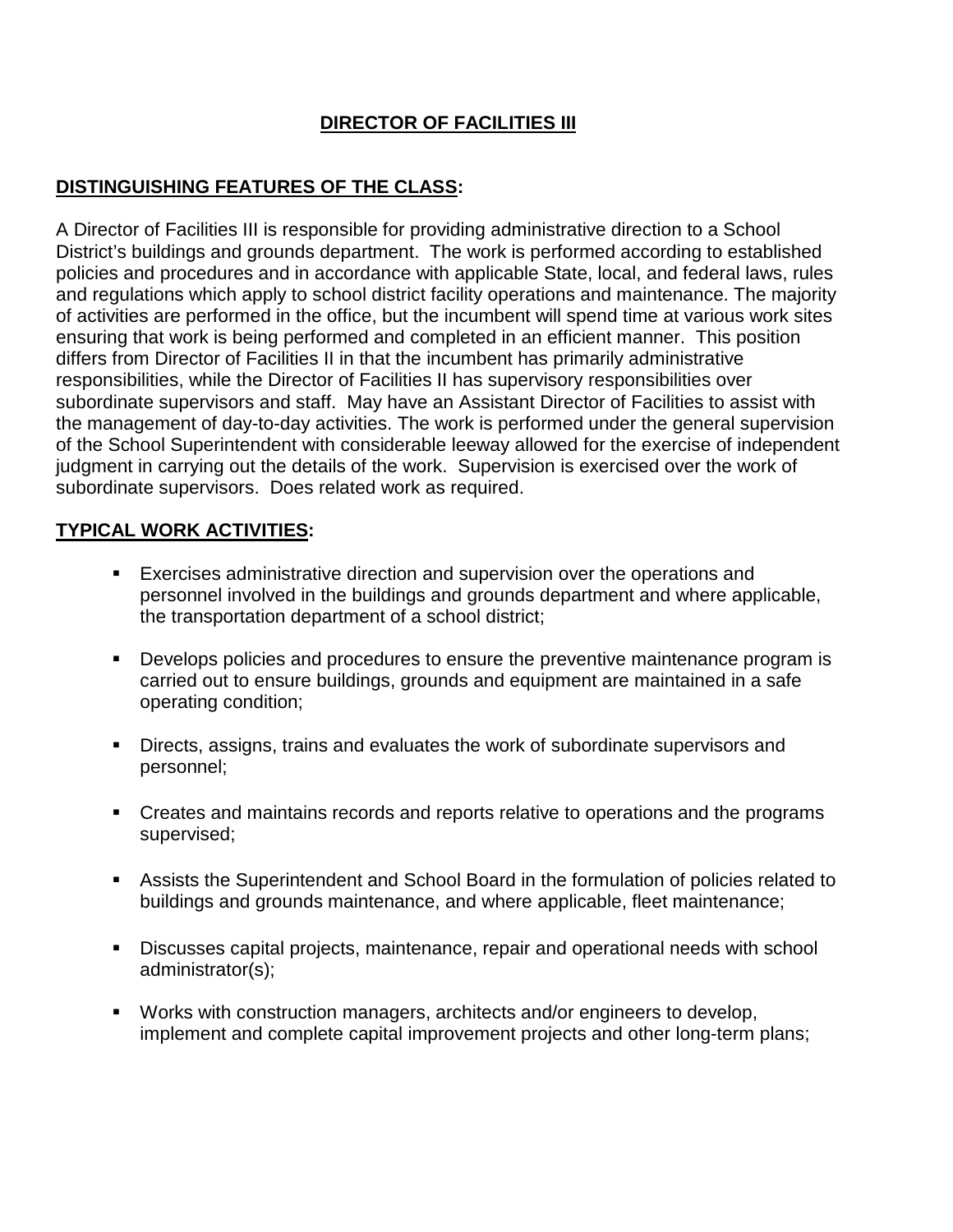- **Ensures that preventive maintenance is performed and meets regularly with** subordinates to discuss repairs on equipment, including plumbing, HVAC and electrical systems;
- Ensures that custodial, maintenance and if applicable, transportation employees receive necessary in-service training;
- Reviews the School District's expenditures from the prior year and assists the Superintendent with the budget process by forecasting and planning for the upcoming budget;
- Approves purchase requests of cleaning supplies, fuel and parts for equipment and buildings;
- **Inspects painting, carpentry, plumbing, electrical, and other mechanical maintenance** and construction work performed by private contractors, custodial, or maintenance employees to ensure work is in compliance with contract specifications, as well as, applicable codes and regulations;
- Ensures that inspections are performed and tests of security systems, safety lighting, fire extinguishers, fire alarm system, doors, and eyewash stations are completed to ensure proper operation and compliance with applicable codes and regulations;
- Ensures that inspections and reports are completed for federal, state and local regulatory agencies to ensure compliance with codes, rules and regulations;
- Recommends staffing to administrators and is also responsible for interviewing, hiring, evaluating and disciplining departmental personnel;
- Establishes policies and procedures regarding work schedules, vacation, personal and sick leave requests and ensures employees have adequate leave accruals;
- Responds to inquiries from employees, school district administrators and the public regarding school district buildings and grounds activities;
- Attends monthly School Board meetings and other committee meetings, as required, to address issues specific to the buildings and grounds department and where applicable, the transportation department.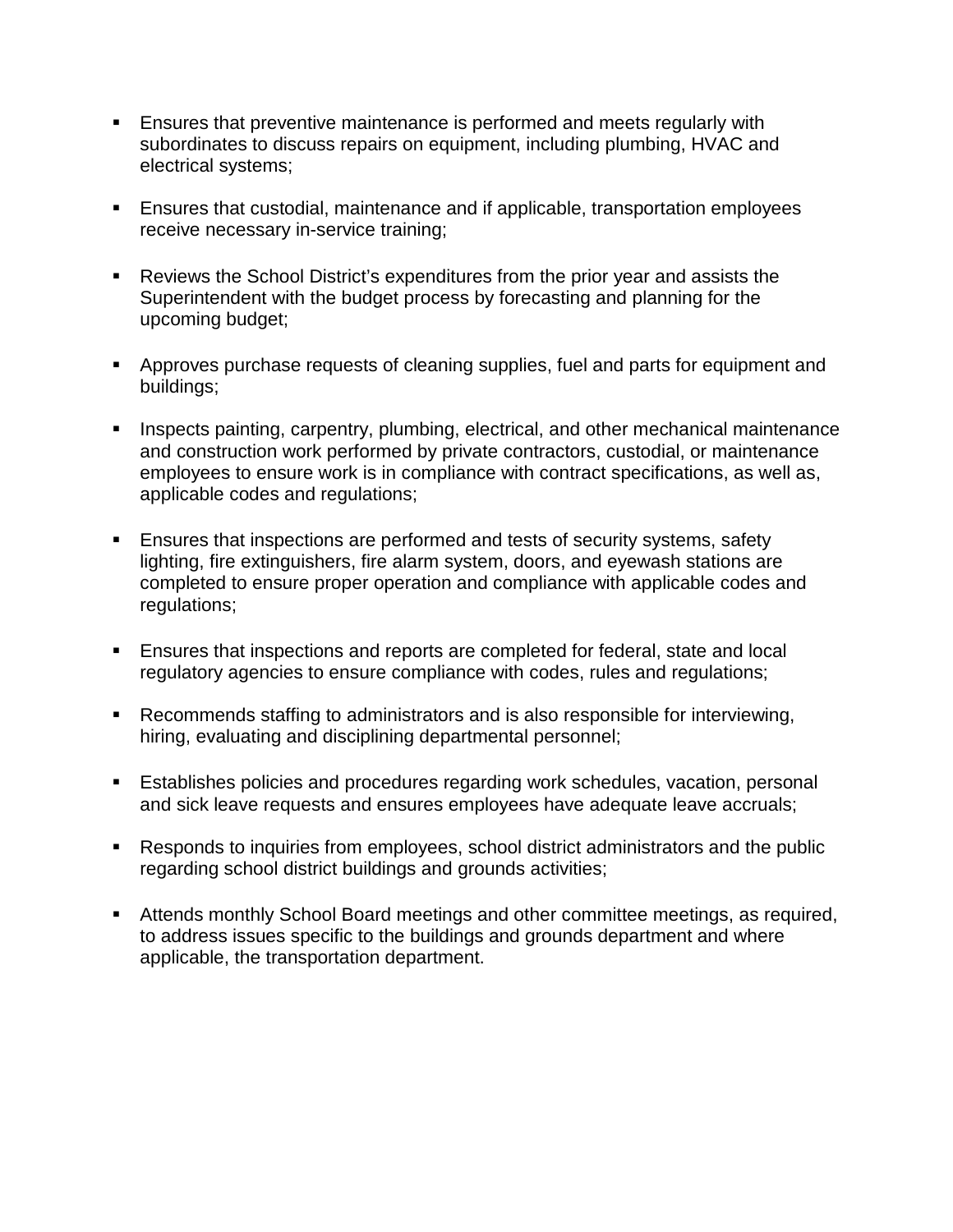### **FULL PERFORMANCE KNOWLEDGE, SKILLS, ABILITIES AND PERSONAL CHARACTERISTICS:**

- Thorough knowledge of applicable codes, laws, rules and regulations governing school buildings and grounds administration;
- **Thorough knowledge of safety regulations, procedures and security in the workplace** and public buildings;
- Thorough knowledge of the principles and practices of administrative supervision;
- Good knowledge of budgeting principles, practices and procedures;
- Working knowledge of buildings and grounds maintenance and repair practices and procedures;
- Working knowledge of safety precautions and practices associated with buildings and grounds maintenance and repair work;
- Working knowledge of the practices and techniques of one or more of the skilled trades\* (defined in minimum qualifications below);
- Ability to plan, direct and supervise a program of buildings and grounds maintenance;
- Ability to organize, prepare and maintain accurate records and files;
- Ability to inspect the work of building tradespersons and contractors to ensure compliance with contract specifications, as well as, applicable codes and regulations;
- Ability to understand, interpret, and follow instructions, plans, diagrams, specifications and blueprints;
- Ability to understand and follow written and verbal instructions;
- Ability to establish, interpret and carry out oral and written policy;
- Ability to prepare budgets, operating reports and a variety of other reports relative to program activities;
- Ability to communicate effectively both orally and in writing; and
- Organizational, technical and administrative aptitude.